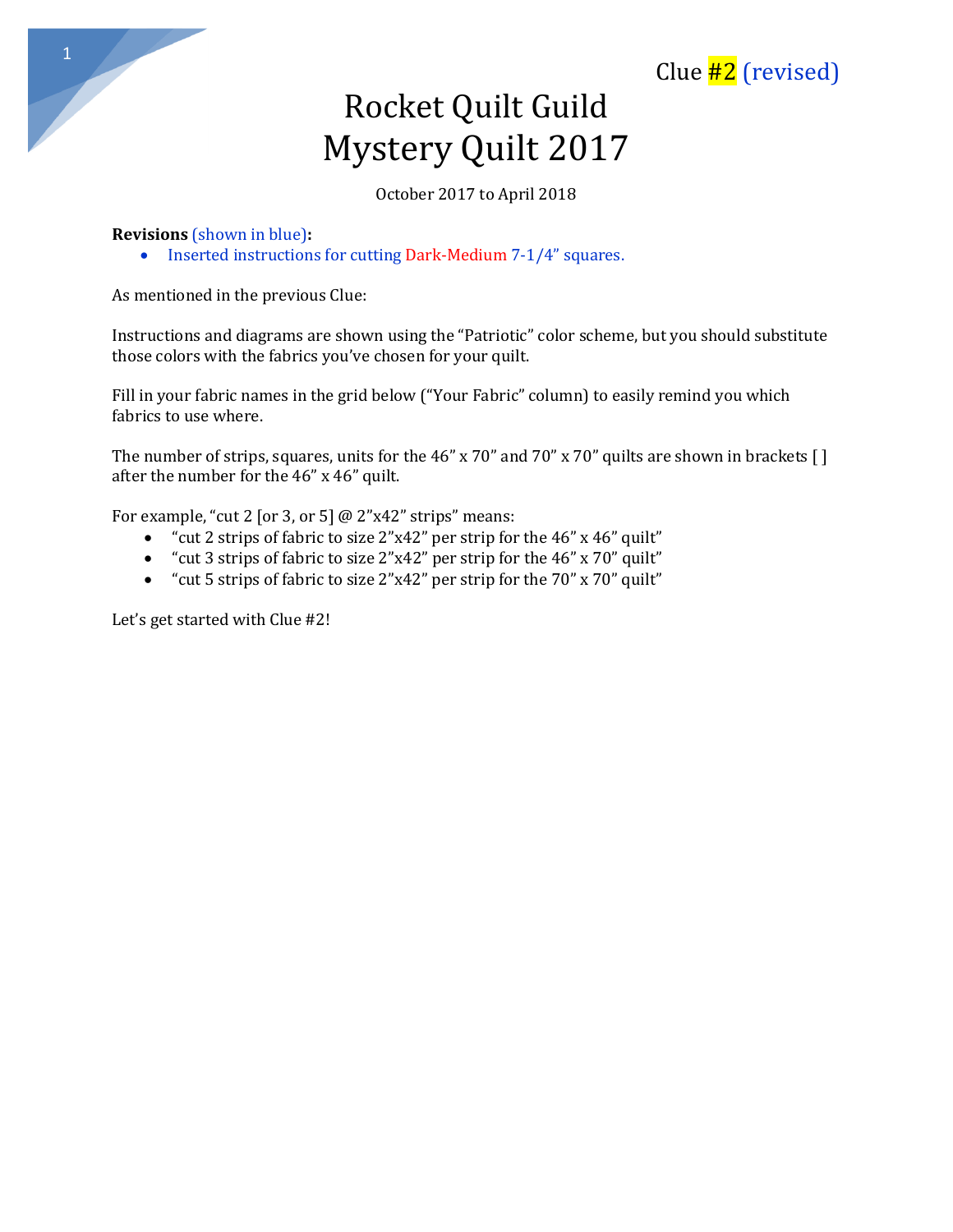#### **Cut Fabrics for Flying Geese Units:**

From Dark-Medium fabric, cut:

• 24 [or 38, or 60] @ 3-7/8" squares

From Light (background) fabric, cut:

• 24 [or 38, or 60] @ 3-7/8" squares

From Light (background) fabric, cut:

• 6 [or 10, or 15] @ 7-1/4" squares

#### From Dark-Medium fabric, cut:

• 6 [or 10, or 15]  $@ 7-1/4"$  squares

Number of Square to Cut:

| <b>Fabric</b>      | Your<br><b>Fabric</b> | <b>Patriotic</b><br><b>Fabric</b> | <b>Square</b><br><b>size</b> | <b>Quilt Size</b><br>$46'' \times 46''$ | <b>Quilt Size</b><br>$46'' \times 70''$ | <b>Quilt Size</b><br>$70'' \times 70''$ |
|--------------------|-----------------------|-----------------------------------|------------------------------|-----------------------------------------|-----------------------------------------|-----------------------------------------|
| Dark-Medium        |                       | Red                               | $3 - 7/8"$                   | 24 squares                              | 38 squares                              | 60 squares                              |
| Light (background) |                       | White                             | $3 - 7/8"$                   | 24 squares                              | 38 squares                              | 60 squares                              |
| Light (background) |                       | White                             | $7 - 1/4"$                   | 6 squares                               | 10 squares                              | 15 squares                              |
| Dark-Medium        |                       | Red                               | $7 - 1/4"$                   | 6 squares                               | 10 squares                              | 15 squares                              |

**Note:** Please be accurate when you cut out your squares. Don't "fudge" the 3-7/8" square by cutting it at 4" instead. You'll be sorry later when your flying geese points get cut off and your seams don't line up nicely when you join your 4-patch blocks (from Clue #1) to your flying geese blocks. Ask me how I know this ......  $\odot$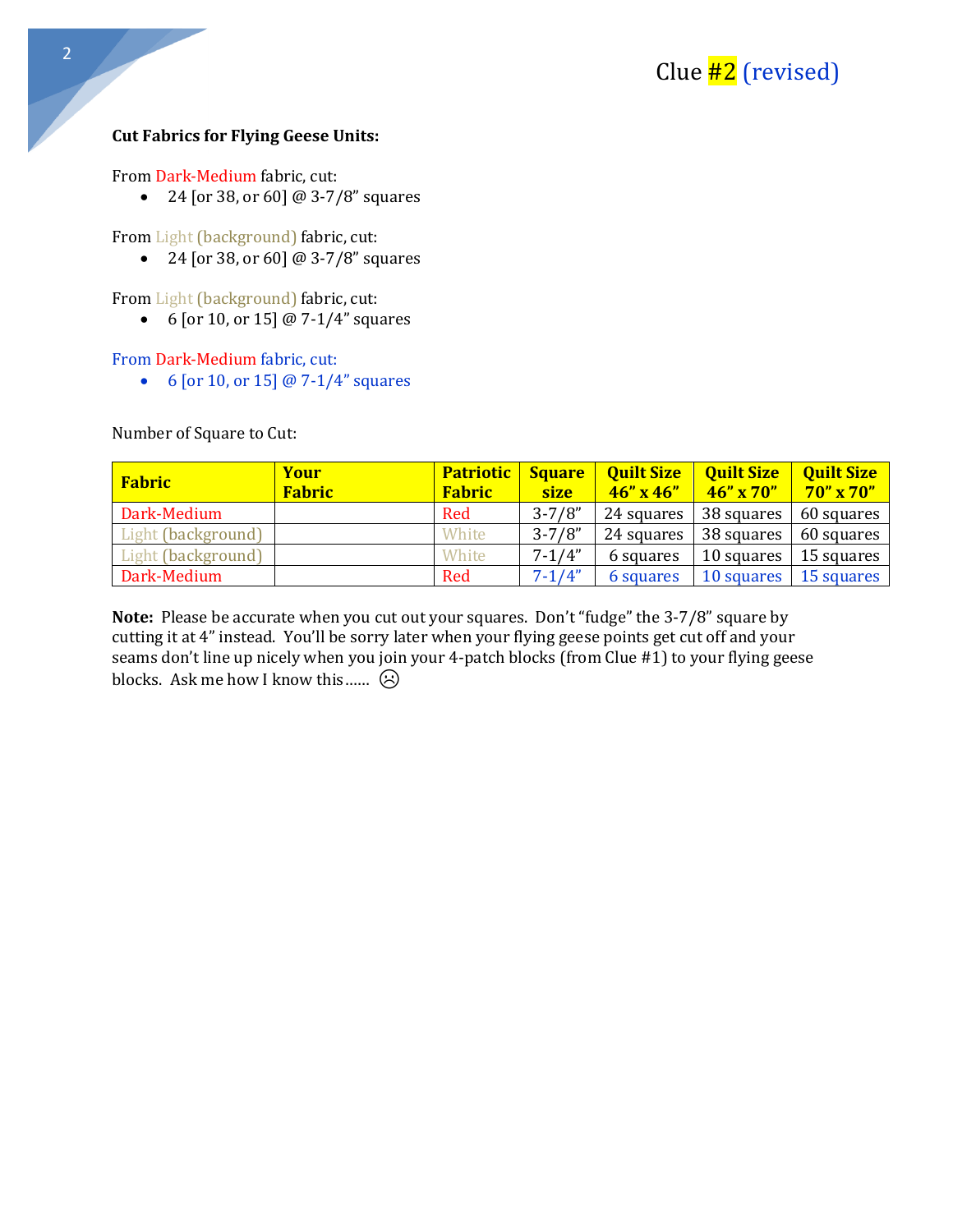### **Assemble Flying Geese Units:**

- 1. Use a pencil to mark a diagonal line on wrong side of each Dark-Medium and Light (background) 3-7/8" square.
- 2. Referring to Diagram 4, align two marked Dark-Medium squares with opposite corners of a Light (background) 7-1/4" square.
- 3. Sew a **scant 1/4"** from drawn lines, on both sides of lines.



**Diagram 4**

4. Cut apart on **drawn** lines to make two triangle units (Diagram 5).



5. Press triangle units open, pressing seams toward Dark-Medium triangles.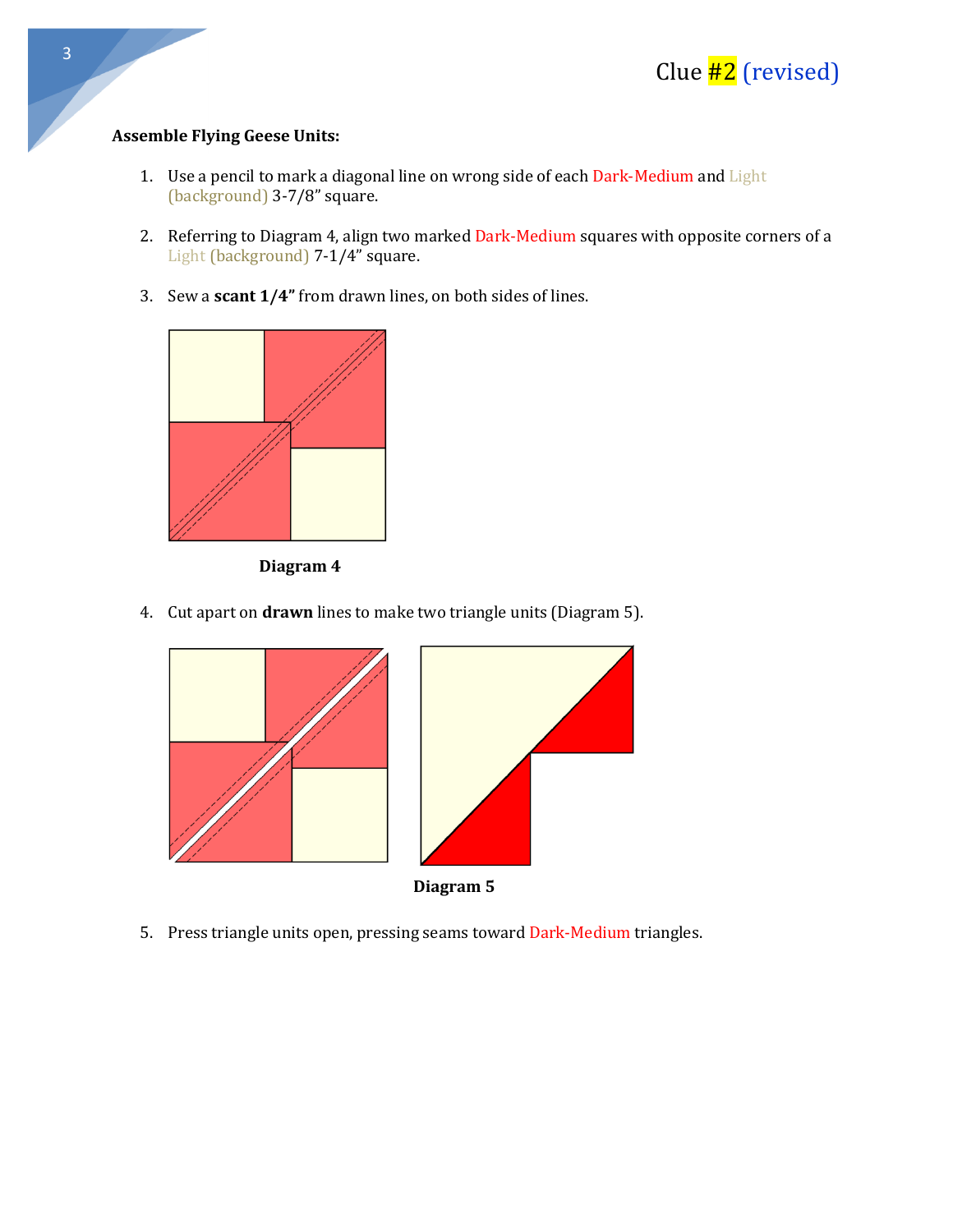

- 7. Referring to Diagram 6, align a marked Dark-Medium square with Light (background) corner of a triangle unit.
- 8. Sew a **scant 1/4"** from each side of drawn line.



**Diagram 6**

9. Cut apart on **drawn** line (Diagram 7).



**Diagram 7**

- 10. Press seams toward Dark-Medium triangles to make two Flying Geese **A** units.
- 11. Each unit should be 6-1/2" x 3-1/2" including seam allowances.
- 12. Repeat with remaining triangle unit to make two additional Flying Geese **A** units.
- 13. Repeat steps 2 thru 12 to make 24 [or 38, or 60] Flying Geese **A** units total.